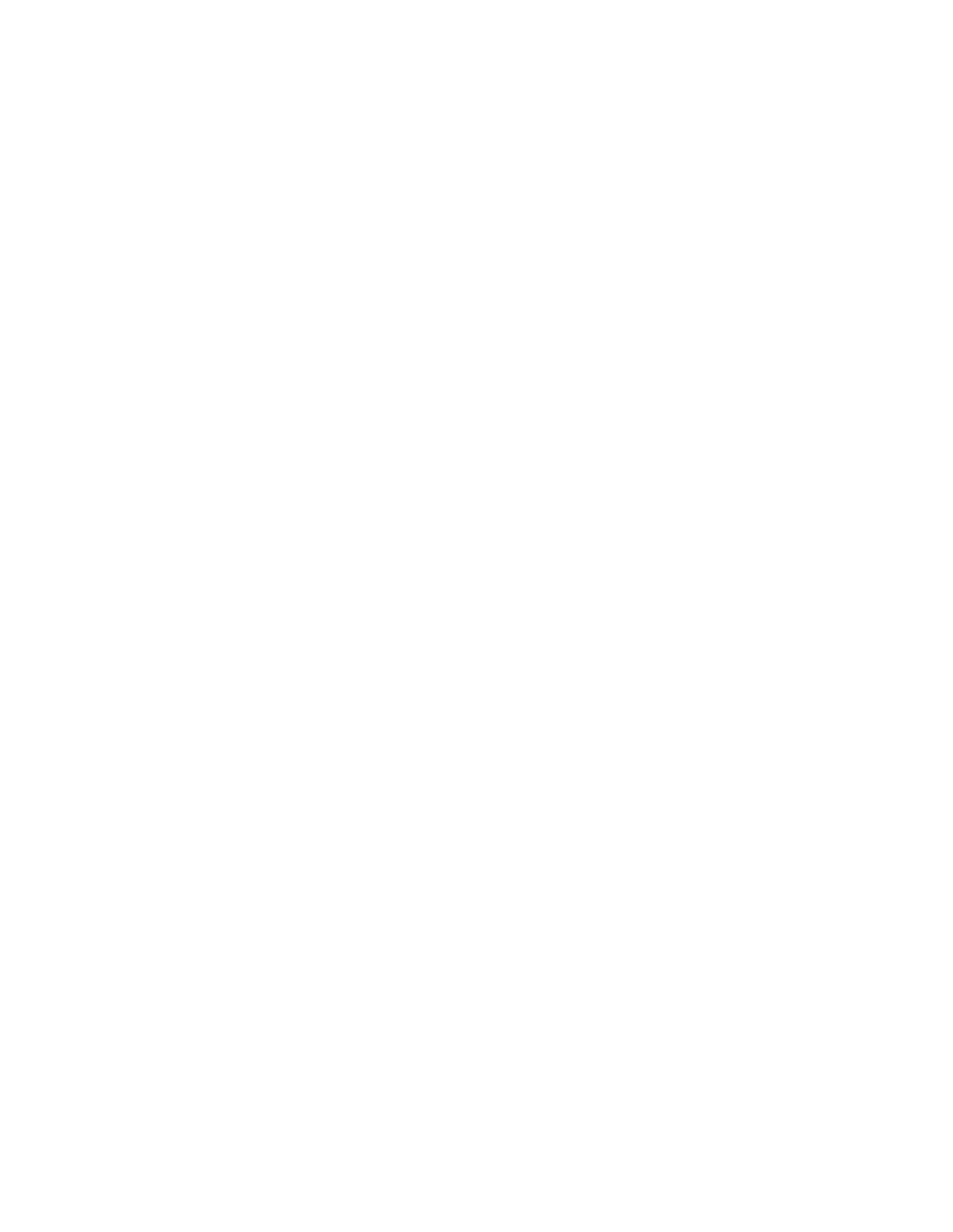#### **KITE, Justice.**

[¶1] Julius J. Thomas Cotton, III was pulled over by a sheriff's deputy for having a cracked windshield. In checking his license and registration, the deputy discovered Mr. Cotton was driving with a suspended license and arrested him. As the deputy was escorting him to the patrol car, Mr. Cotton asked the passenger in his vehicle to retrieve a shirt out of the backseat of his vehicle and take it home with him. Another deputy on the scene examined the shirt and discovered crack cocaine in the pocket. Mr. Cotton was charged with possession of a controlled substance in violation of Wyo. Stat. Ann. § 35-7- 1031(c)(ii) (LexisNexis 2003).

[¶2] Prior to trial, Mr. Cotton moved to suppress the evidence seized from his shirt pocket and the vehicle. The district court denied the motion, and Mr. Cotton entered a conditional guilty plea, reserving his right to appeal the denial of his suppression motion. We affirm.

## **ISSUES**

[¶3] Mr. Cotton presents the following issue:

Did the trial court commit reversible error by denying Mr. Cotton's motion to suppress determining on the grounds that the search of a shirt pocket, without probable cause to believe the suspect was armed or carrying contraband, was reasonable pursuant to the Wyoming Constitution?

The State rephrases the issue as follows:

Did the district court properly deny appellant's motion to suppress?

## **FACTS**

[¶4] On June 22, 2003, Deputy David Stevens of the Laramie County Sheriff's Department stopped the vehicle Mr. Cotton was driving in a residential neighborhood of Cheyenne, Wyoming for having a cracked windshield. Deputy Stevens asked to see Mr. Cotton's driver's license and discovered it was suspended. Because Mr. Cotton was from out of state, Deputy Stevens placed him under arrest for driving with a suspended license. There was a passenger riding with Mr. Cotton and so, for safety reasons, Deputy Stevens called for back-up assistance. Deputy Poteet arrived at the scene a few minutes later.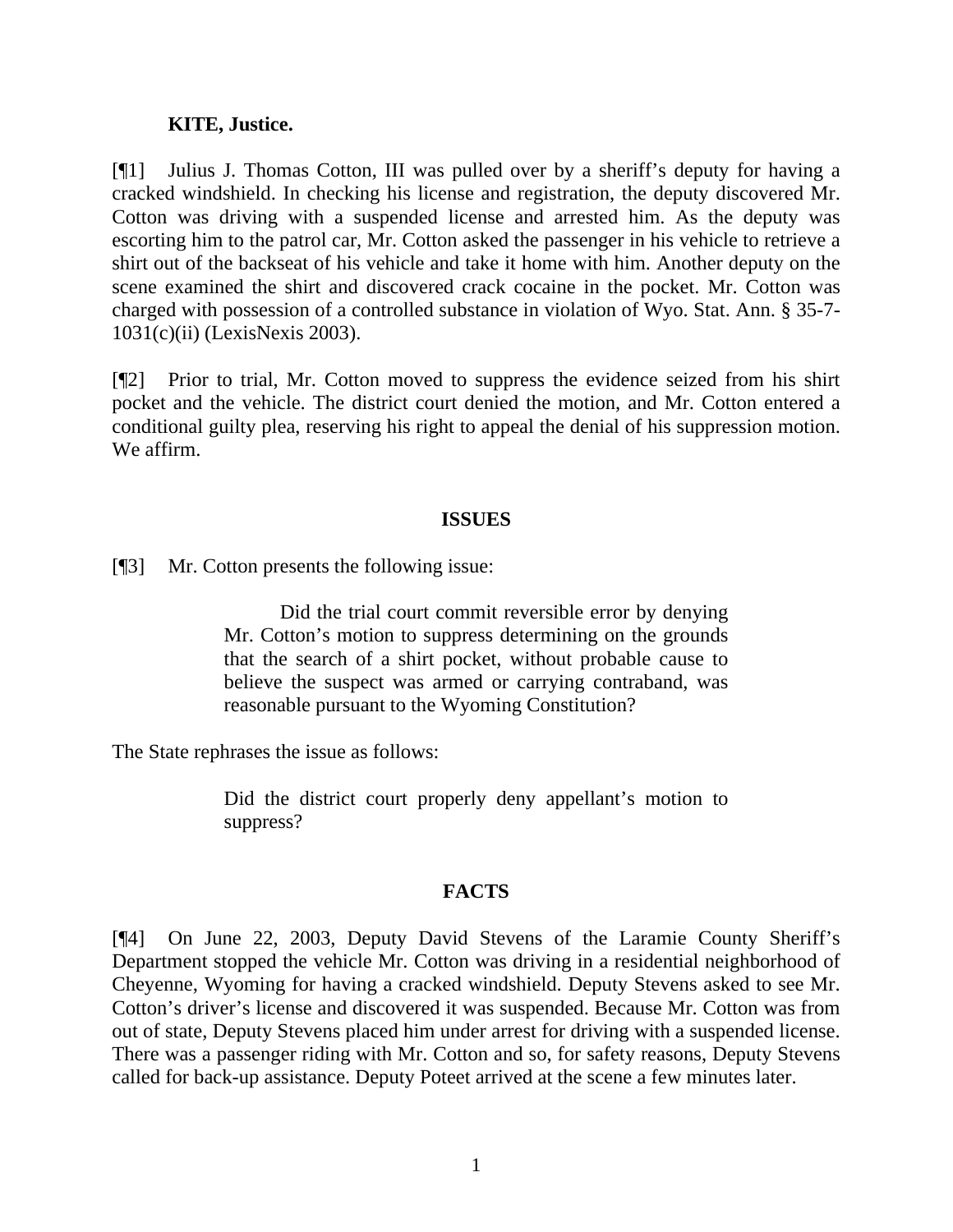[¶5] After placing Mr. Cotton under arrest, Deputy Stevens handcuffed him and performed a pat-down search. As the deputy was escorting him to the patrol car, Mr. Cotton asked his passenger to retrieve a shirt from the back of his vehicle and take it home with him. Deputy Poteet retrieved the shirt from the vehicle and before handing it to the passenger, checked it for weapons. Inside the shirt pocket, he discovered a baggie containing crack cocaine. The deputies then searched Mr. Cotton's vehicle and found a small scale inside the trunk. They also searched Mr. Cotton and found \$123 in cash.

[¶6] Mr. Cotton was arrested for felony possession of crack cocaine weighing more than .5 grams in violation of  $\S 35$ -7-1031(c)(ii). A jury trial was set for October 21, 2003. On September 2, 2003, Mr. Cotton filed a motion to suppress the evidence seized from his shirt, vehicle and person. The thrust of Mr. Cotton's argument was that the deputies did not have reasonable suspicion or probable cause to search and, therefore, the search violated the Fourth Amendment to the United States Constitution. In a two sentence paragraph at the end of his motion, without citation to or argument of any Wyoming case law, Mr. Cotton also asserted the search violated article 1, § 4 of the Wyoming Constitution.

[¶7] The State filed a response to the motion in which it argued the search was constitutional under the "bright line rule" enunciated in *New York v. Belton*, 453 U.S. 454, 101 S.Ct. 2860, 69 L.Ed.2d 768 (1981), that is, when a law enforcement officer has made a lawful custodial arrest of the occupant of an automobile, he may, incident to the arrest, search the passenger compartment of the automobile. Pursuant to this rule, the State argued, once Mr. Cotton was arrested for driving under suspension, he was subject under the Fourth Amendment to search and the scope of the search extended to his person and the passenger compartment of his vehicle. The State further asserted the discovery of crack cocaine in the pocket of his shirt located in the passenger compartment provided probable cause to search the vehicle and Mr. Cotton.

[¶8] The district court set a hearing on the suppression motion for September 29, 2003. On the day of the hearing, the State filed a notice of additional authority in which it referred the district court to *Guzman v. State*, 2003 WY 118, 76 P.3d 825 (Wyo. 2003), in deciding whether the search violated the Wyoming Constitution. It is not clear from the record whether the State filed the notice of additional authority before or after the suppression hearing. In any event, in its notice, the State quoted *Guzman* for the proposition that exceptions are recognized under both the United States and Wyoming Constitutions to the rule that all warrantless searches are per se unreasonable, including: a search of an arrested suspect and the area within his control; a search to prevent the imminent destruction of evidence; a search of an automobile upon probable cause; and, a search of objects in plain view.

[¶9] At the hearing the State called Deputy Stevens to testify. The defense presented no evidence. The State argued the *Belton* bright line rule as authority for denying the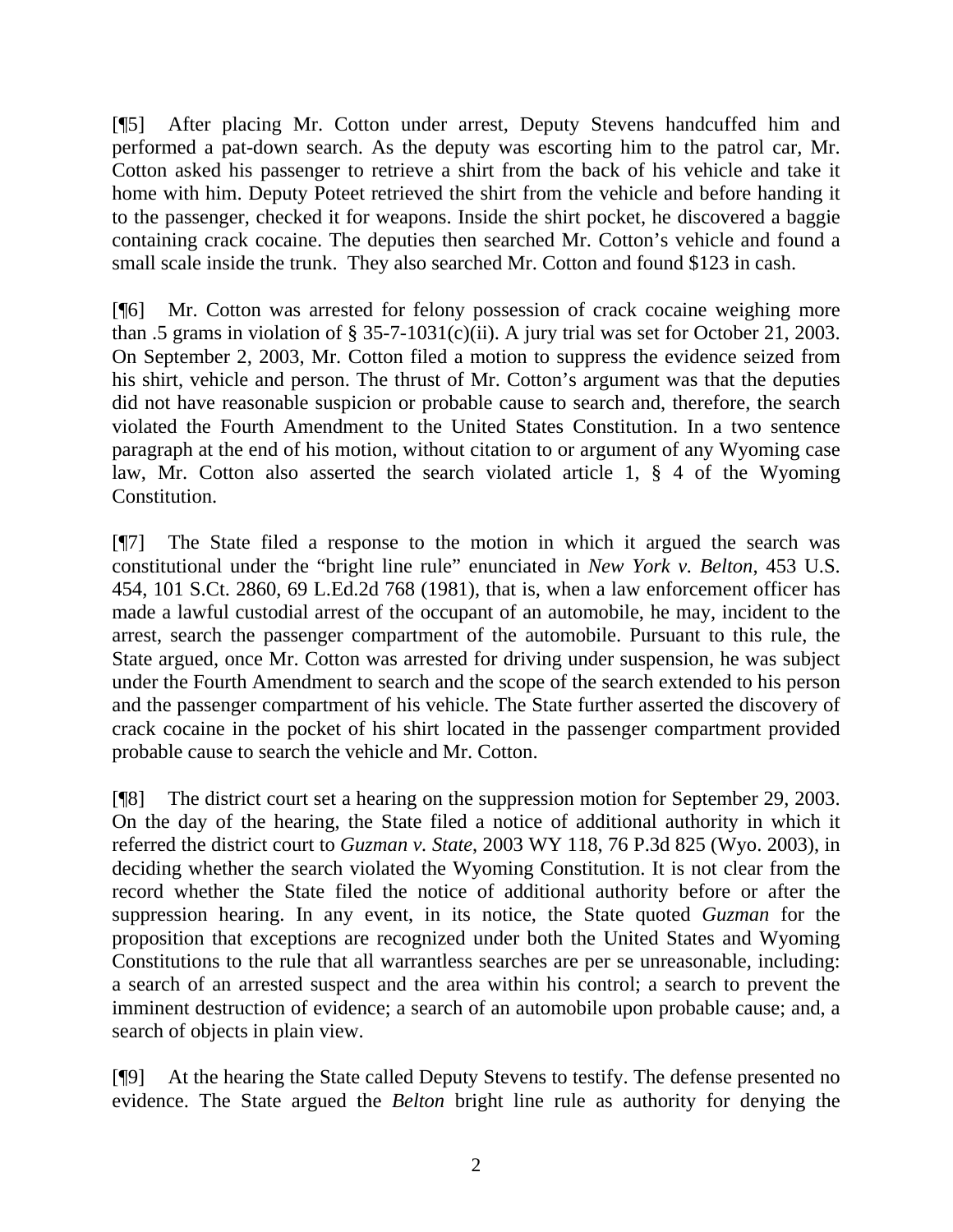suppression motion. The defense agreed that *Belton* allows an officer to search a vehicle when an occupant of a vehicle is arrested, but argued the *Belton* rule did not apply in this case because at the point the deputies searched the shirt Mr. Cotton and the passenger were out of the vehicle and Mr. Cotton had already been arrested. At that point, the defense argued, Deputy Poteet had the authority to pick up the shirt and determine that it was not concealing weapons, but had no authority to search inside the pocket. That search was not incident to arrest and was not necessary for officer safety, the defense argued. Therefore, it exceeded the scope of the deputies' authority.

[¶10] Following the arguments of counsel, the district court asked specifically whether a bright line rule is recognized under the Wyoming Constitution. The State responded that generally the Wyoming Supreme Court has followed Fourth Amendment law but has indicated a willingness to consider whether the Wyoming Constitution provides different protections than its federal counterpart where the argument is properly raised and presented. The State argued no proper state constitutional argument was presented here. The district court inquired whether there was anything further and defense counsel responded, "No, Your Honor."

[¶11] On October 17, 2003, the district court issued an order denying the motion to suppress. Addressing the issue under the Fourth Amendment, the district court applied *Belton* and concluded the search was proper because it was incident to a lawful arrest. The district court also addressed the Wyoming Constitution and, applying *Vasquez v. State*, 990 P.2d 476, 489 (Wyo. 1999), concluded the search was reasonable under all the circumstances. Addressing the latter issue, the district court stated:

> The search was conducted pursuant to an arrest of an occupant. The Deputy testified that the search of the shirt was conducted for "safety" reasons. In this day where the array of "weapons" is seemingly infinite, the Court believes the search of the shirt for "safety reasons" was reasonable.

[¶12] Mr. Cotton entered a plea of guilty to the crime charged conditioned upon reserving his right to appeal the order denying his suppression motion. After a hearing, he was sentenced to confinement in the Wyoming Department of Corrections for not less than two nor more than four years. His sentence was suspended and he was placed on probation for a period of three years.

## **STANDARD OF REVIEW**

[¶13] When reviewing orders granting or denying motions to suppress, we apply the following standards: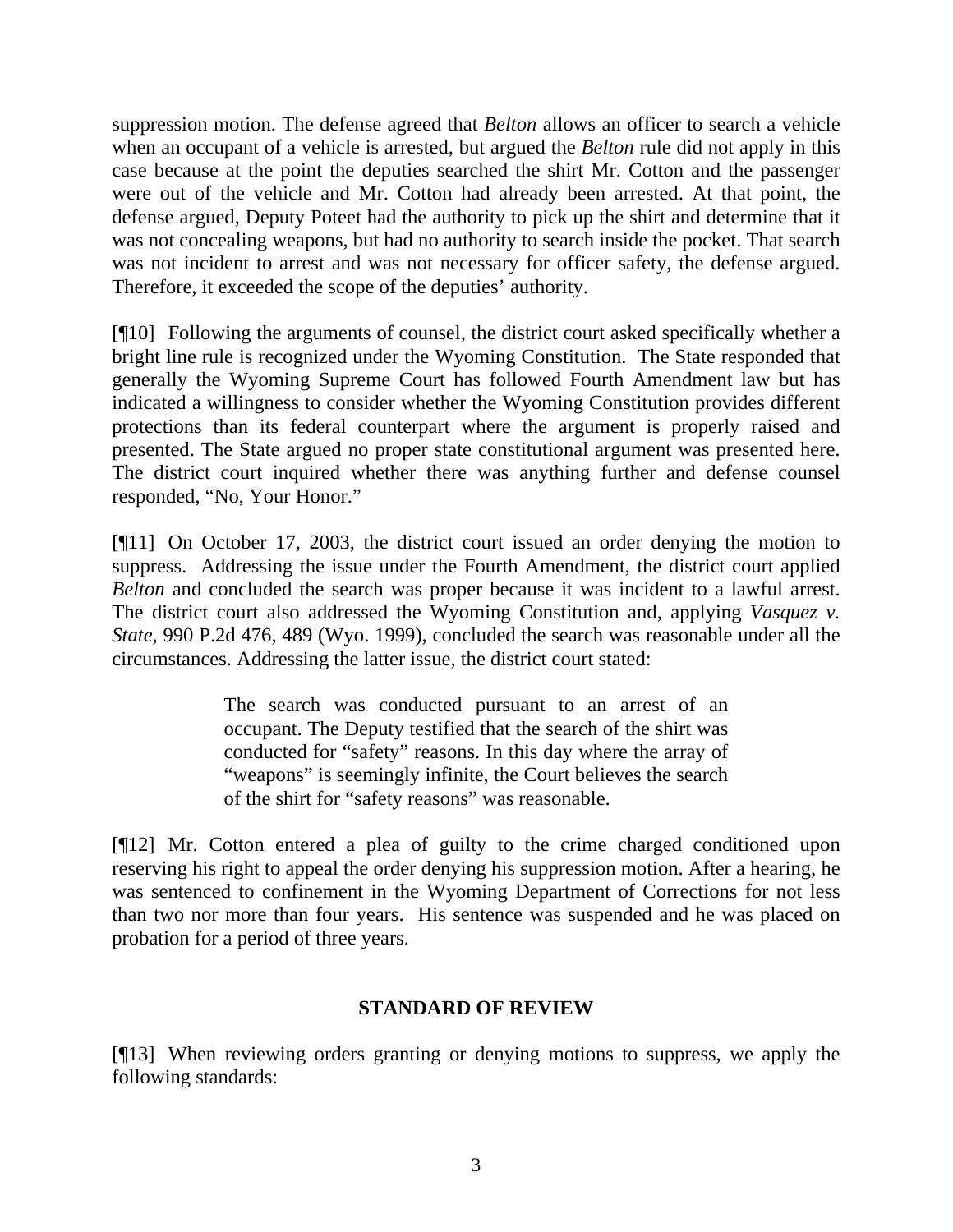Rulings on the admissibility of evidence are within the sound discretion of the trial court. We will not disturb such rulings absent a clear abuse of discretion. An abuse of discretion occurs when it is shown the trial court reasonably could not have concluded as it did. Factual findings made by a trial court considering a motion to suppress will not be disturbed unless the findings are clearly erroneous. Because the trial court has the opportunity to hear the evidence, assess witness credibility, and draw the necessary inferences, deductions, and conclusions, we view the evidence in the light most favorable to the trial court's determination. Whether an unreasonable search or seizure occurred in violation of constitutional rights presents a question of law and is reviewed *de novo*.

*O'Boyle v. State*, 2005 WY 83, ¶18, 117 P.3d 401 (Wyo. 2005) (citations omitted).

## **DISCUSSION**

[¶14] As a preliminary matter, we note that we have consistently adhered to the rule that we will address claims that a search violated article 1, § 4 of the Wyoming Constitution only where a party raises the claim under the state constitution and provides proper argument and briefing using a precise and analytically sound approach. *O'Boyle, ¶*22. Where a party has failed to meet these criteria in presenting a state constitutional claim, we have declined to consider the issue. *Doles v. State*, 994 P.2d 315, 320 (Wyo. 1999); *Putnam v. State*, 995 P.2d 632, 640 (Wyo. 2000); *Bailey v. State*, 12 P.3d 173, 177 (Wyo. 2000).

[¶15] Although Mr. Cotton mentioned the Wyoming Constitution near the end of his written suppression motion, he provided absolutely no argument or briefing of the issue before the district court. Even during the suppression hearing when the district court specifically inquired about the Wyoming Constitution, the defense offered no argument or analysis under the state constitution, relying instead exclusively on federal Fourth Amendment cases. It was only after the district court gratuitously ruled on the state law claim without having any obligation to do so and the ruling was appealed to this Court that Mr. Cotton provided any state constitutional analysis. Now, on appeal, his sole claim is that the district court erred in concluding the search of the shirt pocket was reasonable under the Wyoming Constitution. Ordinarily under circumstances such as these, we would decline to address the state constitutional issue. We address it in this particular case only because the district court specifically ruled on the claim despite having no obligation to do so.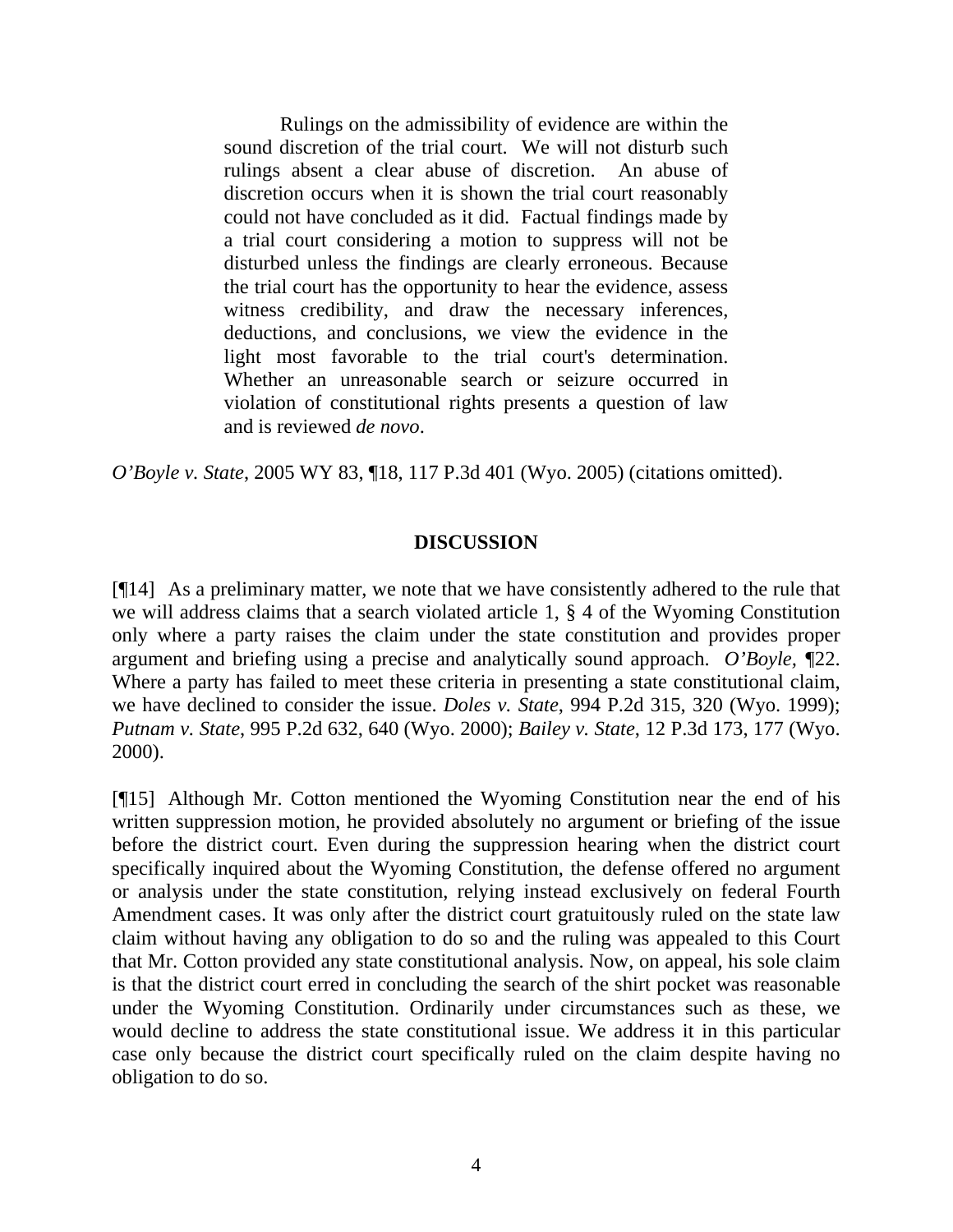[¶16] In his brief before this Court, Mr. Cotton claims the search of the shirt pocket violated the Wyoming Constitution because it was not reasonable under the circumstances. In support of his claim, he cites *Vasquez*, in which we held under the Wyoming Constitution that the search of a vehicle without a warrant must be reasonable under all the circumstances and is permissible only when there is probable cause to believe the vehicle contains illegal goods or the search is incident to a lawful arrest. Given that he was arrested merely for driving with a suspended license, Mr. Cotton contends the deputies did not have probable cause to believe his vehicle contained illegal goods. He further contends under all of the circumstances the search of the shirt pocket was not a reasonable search incident to a lawful arrest.

[¶17] The State responds by arguing first that this Court should not consider the issue Mr. Cotton raises on appeal because he did not properly present it in the district court. As stated above in this opinion, the State is correct that ordinarily we would not consider the issue; however, we do so here because the district court chose to rule on the issue despite the defense's failure to present any argument or authority. Citing *Vasquez*, the State asserts next that the district court properly denied the suppression motion because the search was reasonable under all of the circumstances in that it was incident to arrest and conducted for officer safety reasons. Specifically, the State contends it was reasonable when Mr. Cotton asked his passenger to retrieve the shirt out of the vehicle for Deputy Poteet to retrieve the shirt in order to ensure the passenger, who was then outside the vehicle, did not gain access to a weapon if he was allowed to re-enter it. Once he had possession of the shirt, the State argues, it was reasonable for the deputy to take the next step and determine whether it concealed a weapon. Upon discovering a hard object in the pocket, it was reasonable for the deputy to determine what it was.

[¶18] As both parties correctly assert, we concluded in *Vasquez*, 990 P.2d at 488, that article 1, § 4 requires searches and seizures to be reasonable under all of the circumstances. We said, "only unreasonable searches are forbidden, and whether or not a search is reasonable is a question of law to be decided from all the circumstances of a case." *Id.,* at 487. In the context of the facts presented in *Vasquez*, we concluded that warrantless automobile searches are proper under article 1, § 4, when incident to lawful arrest and when there is probable cause for believing that a vehicle is carrying contraband or illegal goods.

> In reaching this result in *Vasquez*, we rejected the bright line rule established in *New York v. Belton*, 453 U.S. 454, 101 S.Ct. 2860, 69 L.Ed.2d 768 (1981) that arrest justifies the search of a passenger compartment, including any open or closed container in it, without consideration of the privacy interest involved. We concluded the rationale for the *Belton* rule, i.e. the need for a bright line rule to effectively apply to the vast, national citizenry with which the U.S.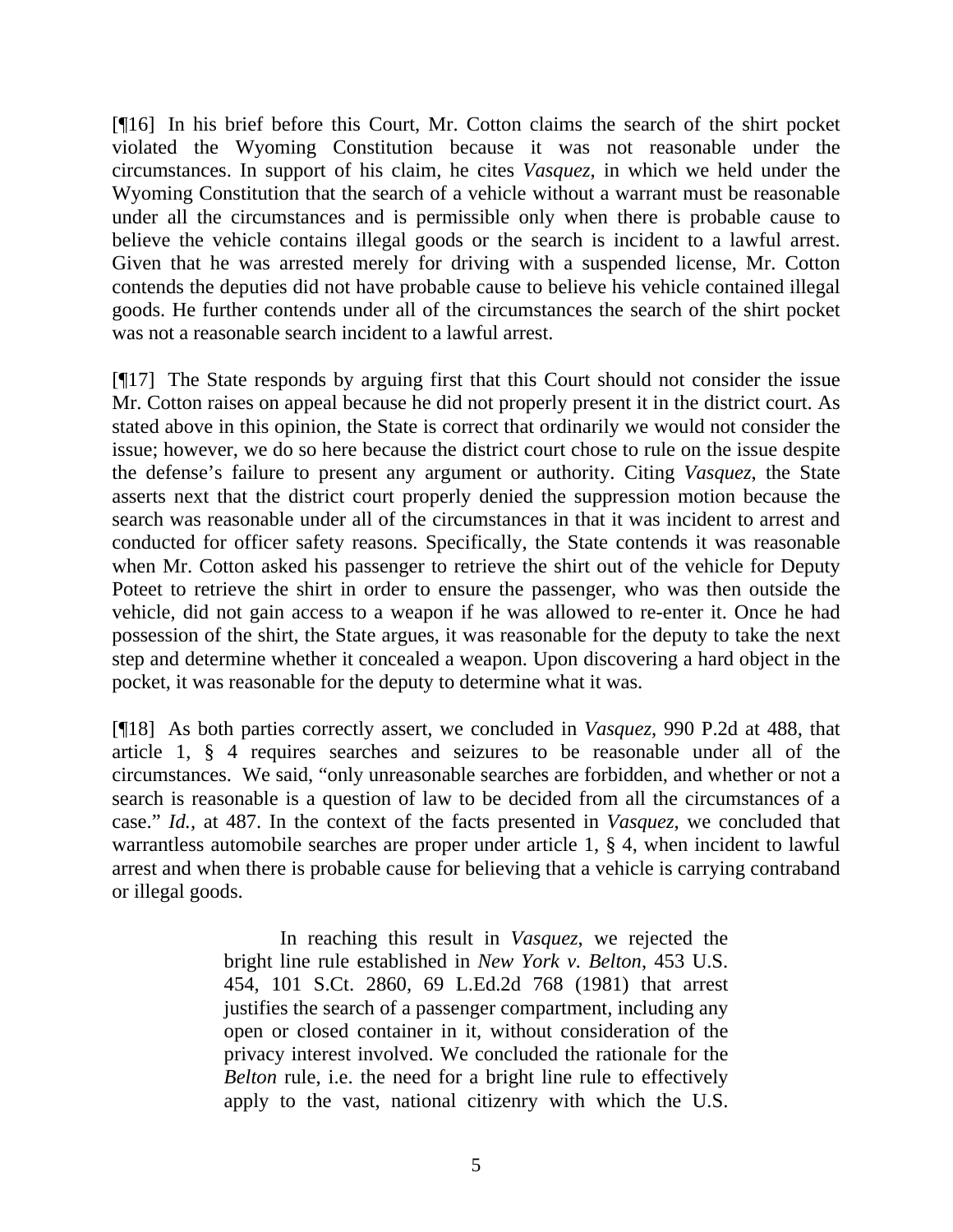Supreme Court must concern itself, did not apply in Wyoming. We found a narrower standard, one maintaining the requirement that a search be reasonable under all of the circumstances, more consistent with the historical intent of our search and seizure provision. *Vasquez*, 990 P.2d at 489. In the specific context presented in *Vasquez*, i.e. a vehicle search incident to an arrest, we said Wyoming's search and seizure provision provided greater protection than the federal provision.

*O'Boyle*, ¶30.

[¶19] Applying this standard, we concluded in *Vasquez* that the search of a pickup truck, including a fuse box located on the left side of the steering wheel in front of the driver, after the driver's arrest for driving while under the influence was proper under the Wyoming Constitution because officers who arrived after the arrest noticed empty bullet casings in the bed and passenger compartment. We said:

> In Vasquez's case, as the officers approached the vehicle with two passengers seated in it, shell casings in the back alerted them to the possibility of a small handgun, and an officer testified it was the possibility of the presence of this weapon which led to the search of the vehicle and the fuse box. The shell casings and the presence of two adult passengers presented an officer safety and a public safety concern which permitted a search incident to arrest although Vasquez's arrest had been accomplished and he was secure inside a patrol car. It appears from the record that the passengers were also arrested and, although we are not told, it would seem their arrest created the need for the officers to secure the vehicle if left on the roadside. In this particular case, we believe that the arrest justified a search of the passenger compartment of the vehicle and all containers in it, open or closed, locked or unlocked, for evidence related to the crime and for weapons or contraband which presented an officer or a public safety concern.

*Vasquez,* 990 P.2d at 489.

[¶20] More recently, in *Andrews v. State*, 2002 WY 28, ¶31, 40 P.3d 708, 715 (Wyo. 2002), we reiterated that the Wyoming Constitution allows searches incident to arrest and can be said to allow automobile searches for evidence related to the crime because the arrestee had possession of it. We also reiterated, however, that searches must be